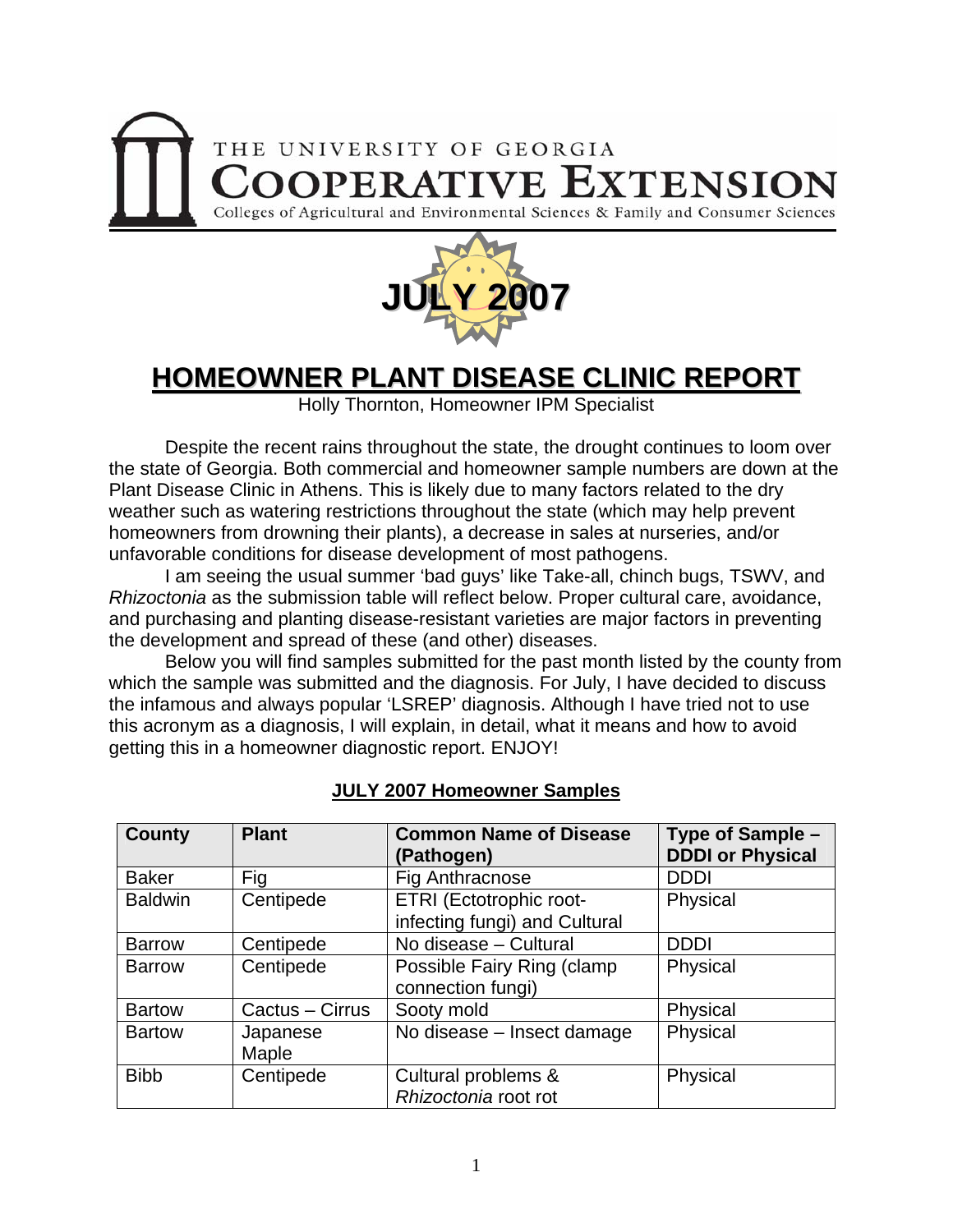| <b>County</b> | <b>Plant</b>                          | <b>Common Name of Disease</b>                                                                                 | Type of Sample -        |
|---------------|---------------------------------------|---------------------------------------------------------------------------------------------------------------|-------------------------|
|               |                                       | (Pathogen)                                                                                                    | <b>DDDI or Physical</b> |
| Carroll       | White Clover -                        | Unable to determine - possible                                                                                | <b>Both</b>             |
|               | Durana                                | black/sooty blotch                                                                                            |                         |
| Carroll       | Dogwood - Pink                        | No disease - cultural                                                                                         | <b>DDDI</b>             |
| Carroll       | Monkey Face                           | No disease - Burn/scorch                                                                                      | <b>DDDI</b>             |
| Chatham       | Rose - Sun<br>Flare                   | Root rot - Armillaria sp.                                                                                     | Physical                |
| Cherokee      | <b>Black Currant</b>                  | Environmental/cultural and<br>minor spider mite                                                               | <b>Both</b>             |
| Clarke        | <b>Helleborus</b>                     | Downy mildew (Peronospora<br>sp.) & Foliar nematode                                                           | Physical                |
| Clarke        | American<br><b>Beech</b>              | Heart/butt rot and/or slime flux                                                                              | <b>DDDI</b>             |
| Clarke        | Holly - Steeds                        | Root rots - Black root rot<br>(Thielaviopsis basicola),<br>Rhizoctonia, Pythium and<br>improper planting/care | Physical                |
| Coweta        | Centipede                             | No disease                                                                                                    | Physical                |
| Coweta        | Oak Leaf<br>Hydrangea                 | No disease                                                                                                    | Physical                |
| Coweta        | St. Augustine                         | Chinch bugs                                                                                                   | Physical                |
| Coweta        | St. Augustine -<br><b>Bitter Blue</b> | Root Rots - Rhizoctonia &<br>Pythium                                                                          | Physical                |
| Crisp         | Begonia                               | Root rot - Pythium                                                                                            | <b>DDDI</b>             |
| Dade          | Yew                                   | Possible drought stress or<br>canker on lower stem                                                            | <b>DDDI</b>             |
| <b>DeKalb</b> | <b>Emerald Green</b><br>Arborvitae    | No disease on foliage                                                                                         | <b>Both</b>             |
| Dougherty     | Japanese<br>Maple                     | No disease - Cultural stress -<br>inconsistent watering                                                       | <b>DDDI</b>             |
| Dougherty     | Tomato                                | <b>TSWV-Tomato Spotted Wilt</b><br><b>Virus</b>                                                               | <b>DDDI</b>             |
| Dougherty     | St. Augustine                         | Unable to determine                                                                                           | <b>DDDI</b>             |
| Fannin        | Aucuba                                | No disease - Drought<br>stress/environmental                                                                  | <b>DDDI</b>             |
| Fayette       | St. Augustine                         | Take all root rot<br>(Gaeumannomyces graminis)<br>and Chinch bug                                              | Physical                |
| Fayette       | Zoysia-<br>Emerald                    | ETRI (Ectotrophic root-<br>infecting fungi) and Cultural                                                      | Physical                |
| Fayette       | Conifer                               | Possible drought or lower<br>stem/root problem                                                                | <b>DDDI</b>             |
| Fayette       | Bouganvilla                           | No disease - Burn                                                                                             | <b>DDDI</b>             |
| Fayette       | Centipede                             | Possible Fairy ring (clamp<br>connection fungi)                                                               | Physical                |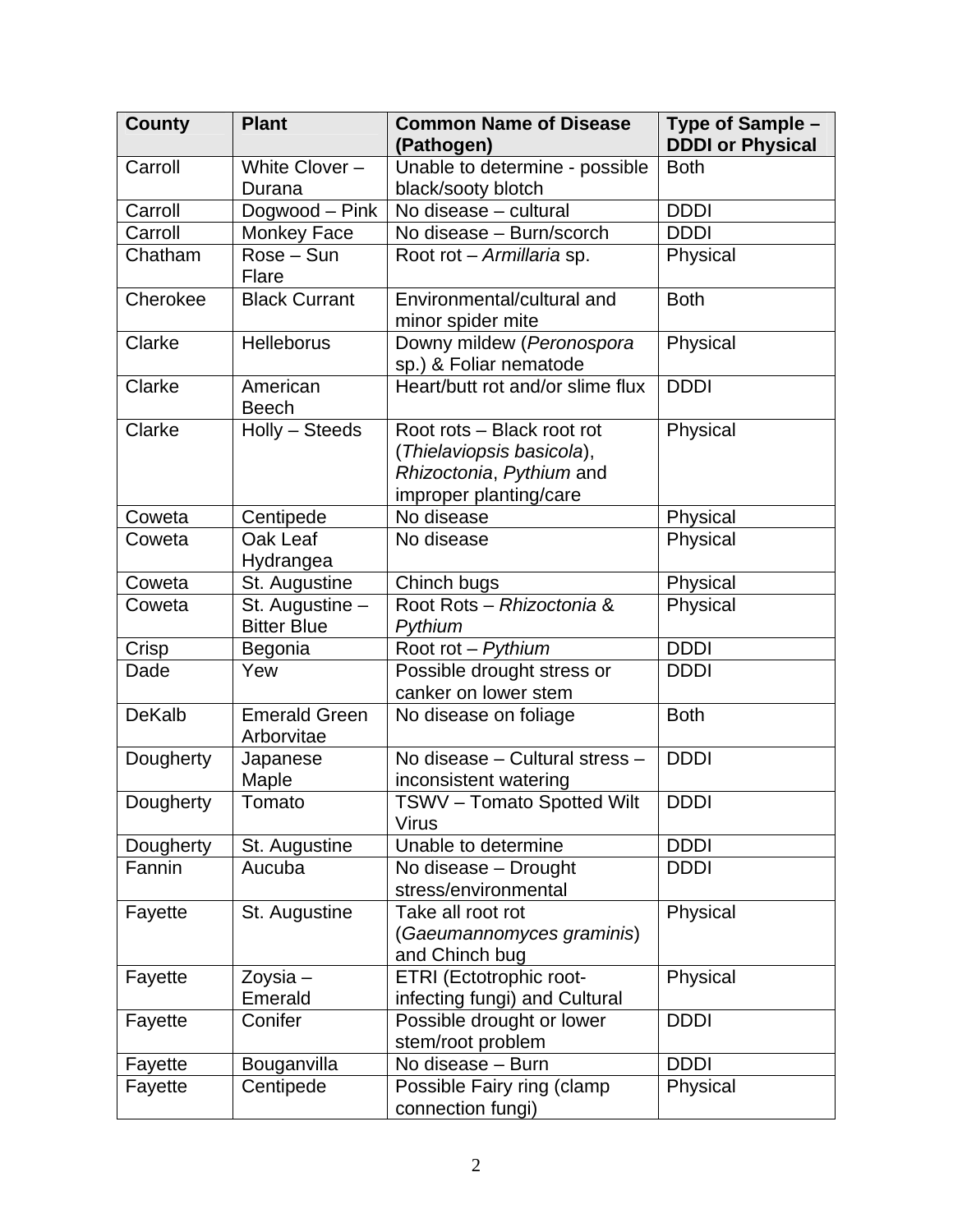| <b>County</b>     | <b>Plant</b>         | <b>Common Name of Disease</b><br>(Pathogen) | Type of Sample -<br><b>DDDI or Physical</b> |
|-------------------|----------------------|---------------------------------------------|---------------------------------------------|
| Fulton            | Leyland              | No disease - site problem                   | <b>Both</b>                                 |
|                   | <b>Cypress</b>       |                                             |                                             |
| Gordon            | <b>Silver Queen</b>  | No disease                                  | Physical                                    |
|                   | <b>Sweet Corn</b>    |                                             |                                             |
| Grady             | Blackberry           | Cane Blotch (Cephaleuros                    | Physical                                    |
|                   |                      | virescens)                                  |                                             |
| Gwinnett          | Tomato cv.           | <b>TSWV - Tomato Spotted Wilt</b>           | Physical                                    |
|                   | <b>Beefsteak</b>     | <b>Virus</b>                                |                                             |
| Gwinnett          | Tomato               | Unable to determine                         | <b>DDDI</b>                                 |
| Gwinnett          | Hybrid Bermuda       | Take all root rot (G. graminis)             | Physical                                    |
| Gwinnett          | Tomato cv.           | Physical damage & TSWV                      | Physical                                    |
|                   | <b>Rutgers</b>       |                                             |                                             |
| Gwinnett          | Tomato               | Wilt (Possible Fusarium)                    | <b>DDDI</b>                                 |
| Gwinnett          | Liriope - Big        | Fusarium crown rot (Fusarium                | Physical                                    |
|                   | <b>Blue</b>          | sp.) and Anthracnose                        |                                             |
|                   |                      | (Colletotrichum sp.)                        |                                             |
| Gwinnett          | Juniper - Shore      | No disease                                  | Physical                                    |
| Gwinnett          | Tomato - Big         | <b>TSWV - Tomato Spotted Wilt</b>           | <b>DDDI</b>                                 |
|                   | Boy                  | <b>Virus</b>                                |                                             |
| Gwinnett          | Eggplant             | Possible Virus?                             | <b>DDDI</b>                                 |
| Gwinnett          | <b>White Oak</b>     | Leaf spot                                   | <b>DDDI</b>                                 |
| <b>Harris</b>     | Crape Myrtle         | Sooty mold & spider mite                    | <b>DDDI</b>                                 |
| Jackson           | Tomato cv.           | Possible herbicide or                       | Physical                                    |
|                   | <b>Rutgers</b>       | environmental damage                        |                                             |
| Jackson           | Bermuda - Tif        | No disease                                  | Physical                                    |
|                   | 419                  |                                             |                                             |
| Jackson           | Fescue               | Brown patch (Rhizoctonia)                   | Physical                                    |
|                   |                      | and ETRI (Ectotrophic root-                 |                                             |
|                   |                      | infecting fungi)                            |                                             |
| <b>Jenkins</b>    | <b>Bradford Pear</b> | Possible Herbicide damage or                | <b>DDDI</b>                                 |
|                   |                      | scorch                                      |                                             |
| <b>Jeff Davis</b> | Centipede            | Take all root rot (G. graminis)             | Physical                                    |
|                   |                      | and Gray Leaf Spot                          |                                             |
|                   |                      | (Pyricularia grisea)                        |                                             |
| Jefferson         | Tomato cv.           | TSWV - Tomato Spotted Wilt                  | <b>DDDI</b>                                 |
|                   | <b>BHN 444</b>       | <b>Virus</b>                                |                                             |
| Lee               | Zinnia               | <b>TSWV- Tomato Spotted Wilt</b>            | <b>Both</b>                                 |
|                   |                      | <b>Virus</b>                                |                                             |
| Lumpkin           | <b>Red Maple</b>     | Nutrient Toxicity - Boron?                  | <b>DDDI</b>                                 |
| Macon             | Thuja Green          | Unable to determine (canker                 | <b>DDDI</b>                                 |
|                   | Giant                | or drought)                                 |                                             |
| Madison           | Bean                 | No disease -                                | Physical                                    |
|                   |                      | Heat/environmental stress                   |                                             |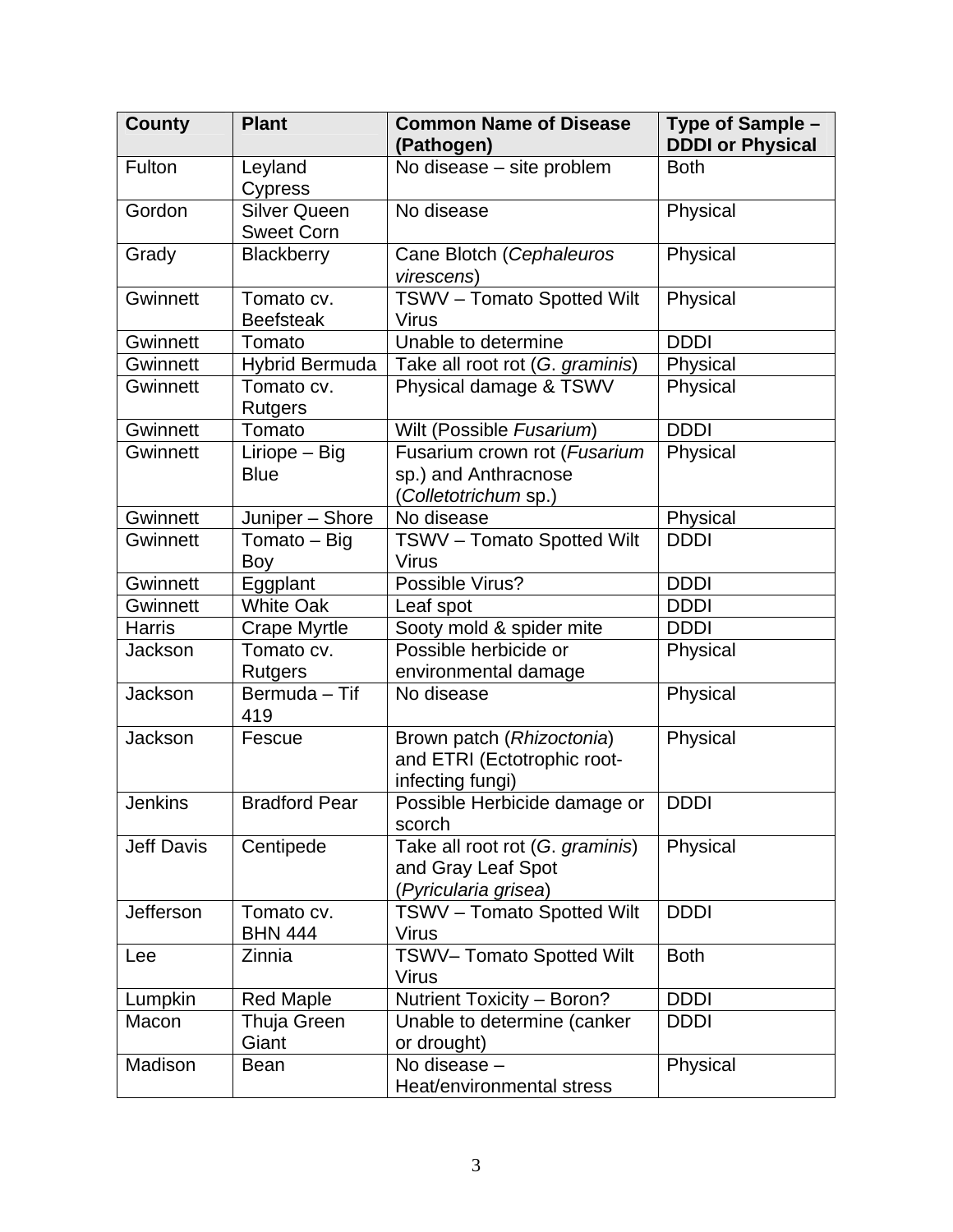| <b>County</b>                             | <b>Plant</b>                            | <b>Common Name of Disease</b><br>(Pathogen)            | Type of Sample -<br><b>DDDI or Physical</b> |  |  |
|-------------------------------------------|-----------------------------------------|--------------------------------------------------------|---------------------------------------------|--|--|
| Monroe                                    | St. Augustine                           | Take all root rot (G. graminis)                        | <b>Both</b>                                 |  |  |
| Monroe                                    | Tomato                                  | <b>TSWV - Tomato Spotted Wilt</b><br><b>Virus</b>      | <b>Both</b>                                 |  |  |
| Morgan                                    | English<br><b>Boxwoods</b>              | Possible Boxwood decline &<br>Scale insect infestation | <b>Both</b>                                 |  |  |
| Oconee                                    | Iron Clay Peas                          | Stem rot – Rhizoctonia &<br>Pythium                    | Physical                                    |  |  |
| Paulding                                  | Bermuda Hybrid<br>Turf                  | Possible Brown Patch<br>(Rhizoctonia)                  | <b>DDDI</b>                                 |  |  |
| Pierce                                    | St. Augustine                           | Take all root rot (G. graminis)                        | Physical                                    |  |  |
| Pierce                                    | St. Augustine                           | Take all root rot (G. graminis)                        | Physical                                    |  |  |
| Randolph                                  | Tomato                                  | Sunscald & Alternaria<br>(secondary)                   | <b>DDDI</b>                                 |  |  |
| <b>Schley</b>                             | Holly - Dwarf<br>Yaupon                 | <b>Cultural or Root rot</b>                            | <b>DDDI</b>                                 |  |  |
| <b>Schley</b>                             | Zoysia - Meyer                          | Possible Take all root rot (G.<br>graminis)            | <b>DDDI</b>                                 |  |  |
| Union                                     | Juniper                                 | No disease                                             | Physical                                    |  |  |
| Walker                                    | Tomato                                  | <b>Bacterial Spot</b>                                  | <b>DDDI</b>                                 |  |  |
| Walton                                    | Camellia<br>sasanqua -<br>Apple Blossom | No disease (only leaves<br>submitted)                  | Physical                                    |  |  |
| Ware                                      | Grass                                   | Too dry to determine                                   | Physical                                    |  |  |
| Whitfield                                 | Tomato (various<br>varieties)           | <b>TSWV - Tomato Spotted Wilt</b><br><b>Virus</b>      | <b>DDDI</b>                                 |  |  |
| <b>NA</b>                                 | Tomato cv.<br>Marglobe                  | No disease - Possible burn<br>(insufficient sample)    | Physical                                    |  |  |
| Total Samples (mid-June to mid-July) = 72 |                                         |                                                        |                                             |  |  |

# **LSREP**

# **What does the acronym LSREP stand for?**

Lower Stem Root or Environmental Problem

**What does this mean?** 

Oftentimes, we receive samples from diseased and/or dying plants which show no signs of disease. This does not indicate the plant is disease-free but it does indicate that the plant tissue submitted to the clinic is disease free. This also indicates that the problem is likely to originate lower in the plant – in areas such as the lower stem, crown, and/or root system.

There is also the possibility that the plant is not diseased or disease did not cause the problem initially, and the problem is an environmental or horticultural issue,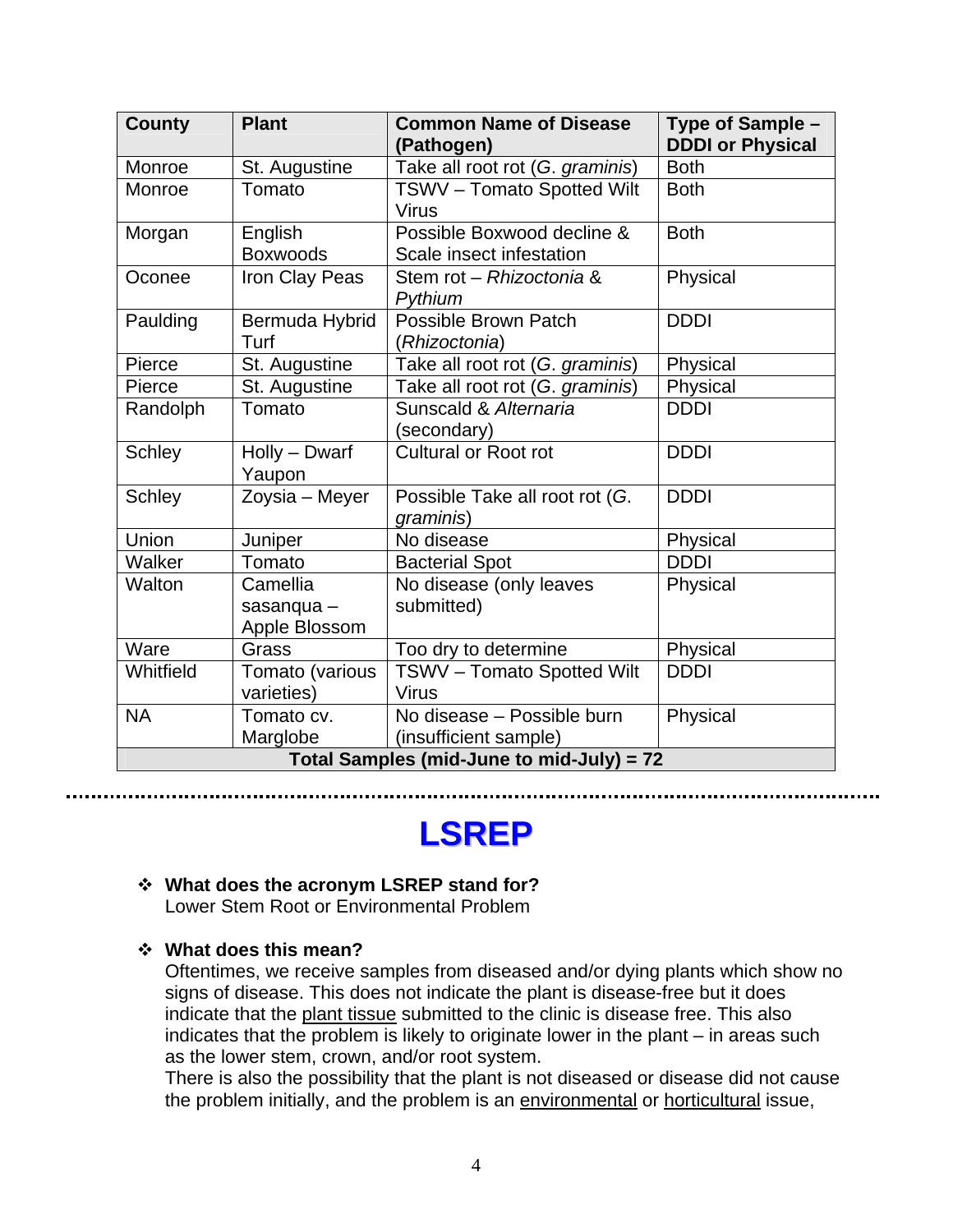such as cold damage, herbicide damage, mechanical damage, improper care or maintenance, over-watering, etc.



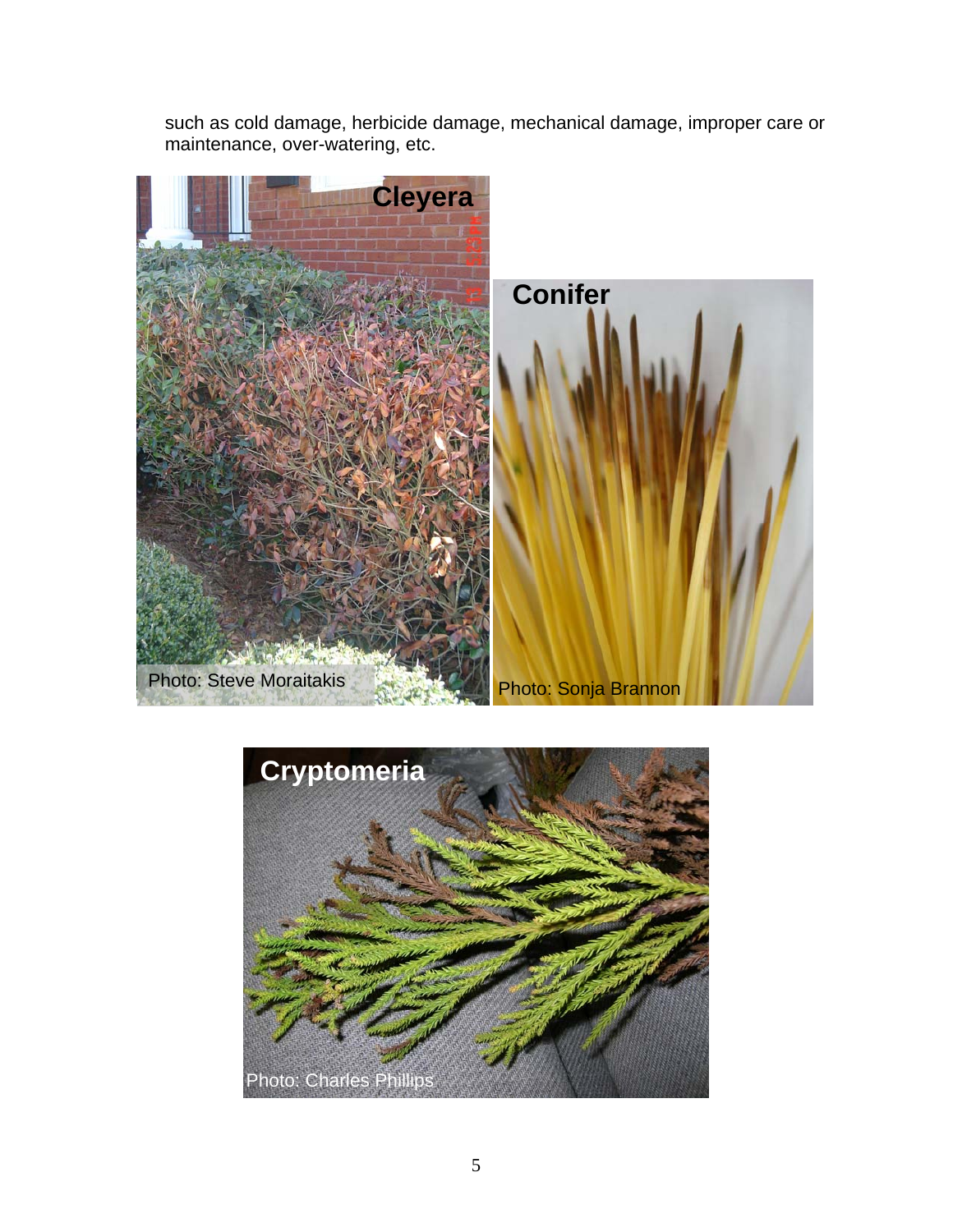

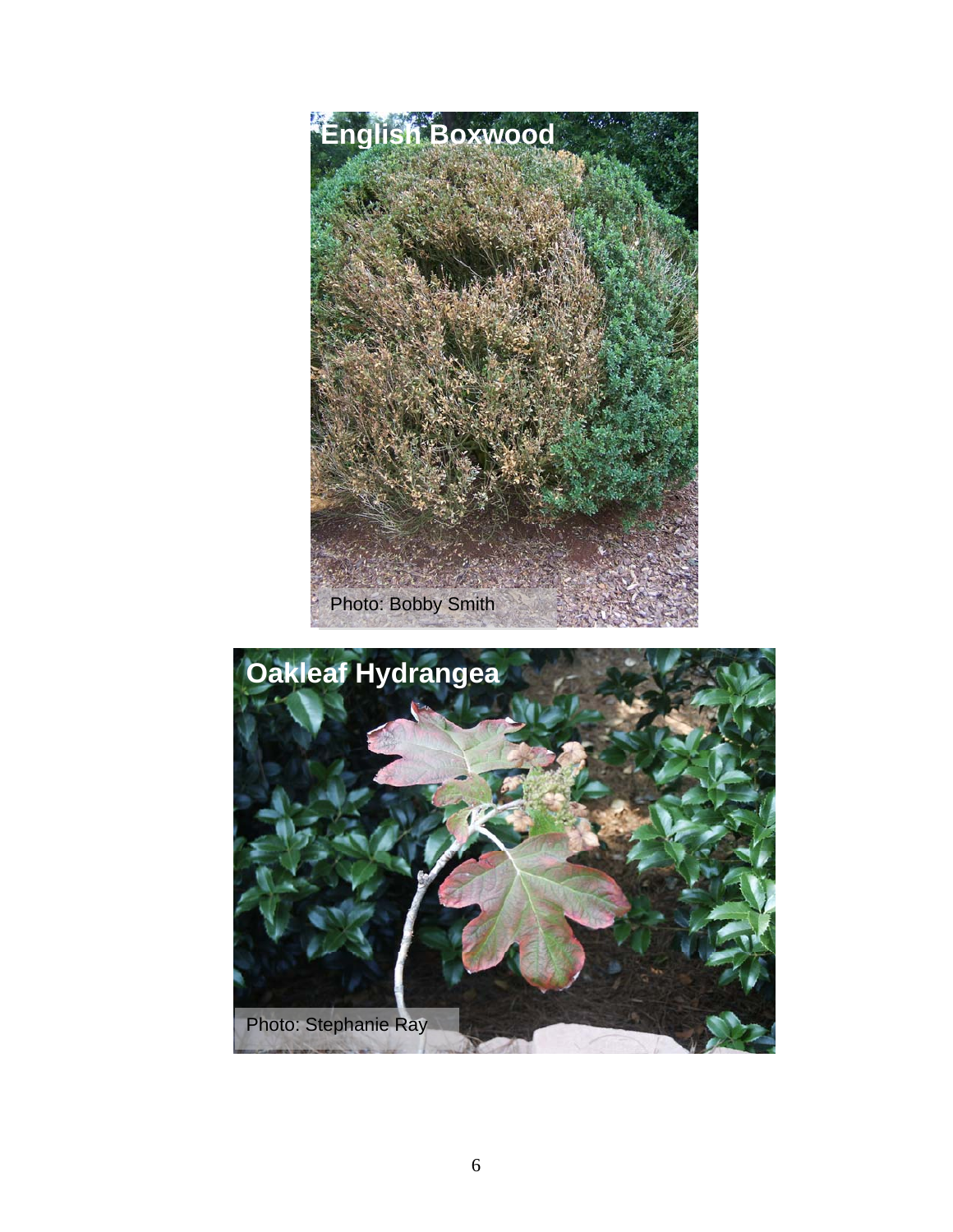The images above are all GREAT pictures sent to me by county agents (some of them were actually sent as physical samples as well). I love receiving such quality images that I can add to my image library.

Unfortunately, sometimes the problem and/or disease organism is not present or apparent on the tissue or image submitted. If not, another sample will likely be requested, and an LSREP answer is oftentimes given. I have tried to avoid giving the 'LSREP' diagnosis because I know the reputation it has with the agents. There are ways to avoid getting this response…

Symptoms indicative of a lower stem, crown, or root problem (remember there are always exceptions to the rule) are:

- ♦ Yellowing foliage
- ♦ Wilting foliage
- ♦ Necrotic foliage
- ♦ Slowed plant growth
- ♦ Dieback of branches
- ♦ Leaf drop
- ♦ Plant death

I know many times agents are aware that the problem is not on the plant tissue brought in by the homeowner, but the homeowner INSISTS on sending the sample anyway. In those particular cases, send it anyway but inform them there is a \$10 processing fee.

## **What to do with this diagnosis?**

If the branch of an oak tree is submitted and the description of the problem is dieback and death of multiple branches, you will likely receive a diagnosis of LSREP or something similar (the problem is originating lower in the tree – possibly a root issue). This is great information for the homeowner! It informs them where to look next – the lower crown may have been damaged or there may be a girdling root or the tree may be infected with a fungal wood rot or some sort of bacterial organism (known as Wetwood). Although it is not a concrete answer like *Seiridium* canker or black root rot, it helps homeowners know where to look next.

 **If the above symptoms are present, what type of sample should be collected and shipped to the Homeowner IPM Plant Disease Clinic?** 

It is always best to send extra symptomatic plant material. Send symptomatic leaves (NOT DEAD) and the lower stem/crown and root material, if possible. Obviously, it would be impossible to send roots of a 40 year old Oak tree. In cases where sending that type of material is not plausible, send images of the plant in the landscape. This will guide us during the diagnostic process and will give clues to what may be causing the problem. In these cases, a picture really is worth a thousand words…